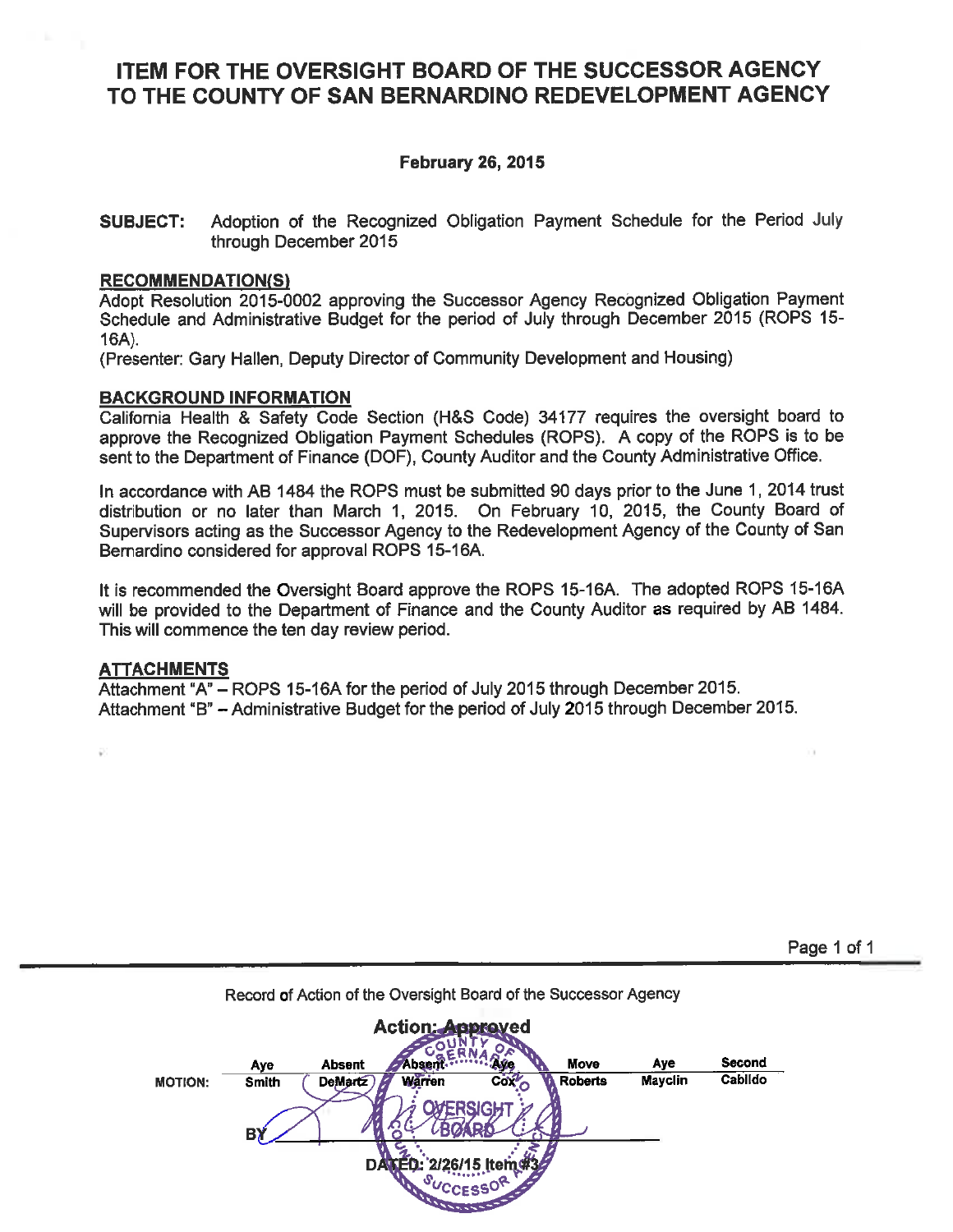#### **RESOLUTION NO. 2015-0002**

### RESOLUTION OF THE OVERSIGHT BOARD OF THE SUCCESSOR AGENCY TO THE COUNTY OF SAN BERNARDINO REDEVELOPMENT AGENCY ADOPTING THE RECOGNIZED OBLIGATION PAYMENT SCHEDULE AND ADMINISTRATIVE BUDGET FOR THE PERIOD JULY **THROUGH DECEMBER 2015**

On Thursday February 26, 2015, on motion of Board Member John Roberts, duly seconded by Board Member Patrick Cabildo and carried, the following resolution is adopted by the Oversight Board of County of San Bernardino, State of California.

WHEREAS, pursuant to the California Health and Safety Code Section (H&S) 34179 (e) requires all actions items of the Oversight Board to be taken with a resolution;

WHEREAS, pursuant to the California Health and Safety Code Section (H&S) 34177 requires the oversight board to approve the Recognized Obligation Payment Schedules (ROPS) and **Administrative Budget;** 

WHEREAS, pursuant to AB 1484, the deadline for submitting ROPS for the period of July through December 2015 (ROPS 15-16A) is March 1st; and

WHEREAS, the Oversight Board desires to adopt ROPS 15-16A and Administrative Budget for the period of July through December 2015.

NOW, THEREFORE, BE IT RESOLVED, the Oversight Board of the Successor Agency to the

County of San Bernardino Redevelopment Agency hereby determines as follows:

Section 1. The foregoing recitals are true and correct.

Section 2. The ROPS 15-16A is in the outlined form presented, together with such changes

thereto as may be approved by the Oversight Board are hereby approved.

Section 3. This resolution shall take effect from and after the date of its passage and

adoption.

PASSED AND ADOPTED by the Oversight Board of the Successor Agency to the County of San Bernardino, State of California, by the following vote:

> AYES: OVERSIGHT BOARD MEMBER: Cabildo, Cox, Mayclin, Roberts, Smith

**NOES: OVERSIGHT BOARD MEMBER: None** 

**ABSENT: OVERSIGHT BOARD MEMBER: DeMartz, Warren** 

\*\*\*\*\*

**STATE OF CALIFORNIA** 

SS.

**COUNTY OF SAN BERNARDINO** 

I, LAURA WELCH, Secretary to the Oversight Board for the Successor Agency to the County of San Bernardino, State of California, hereby certify the foregoing to be a full, true and correct copy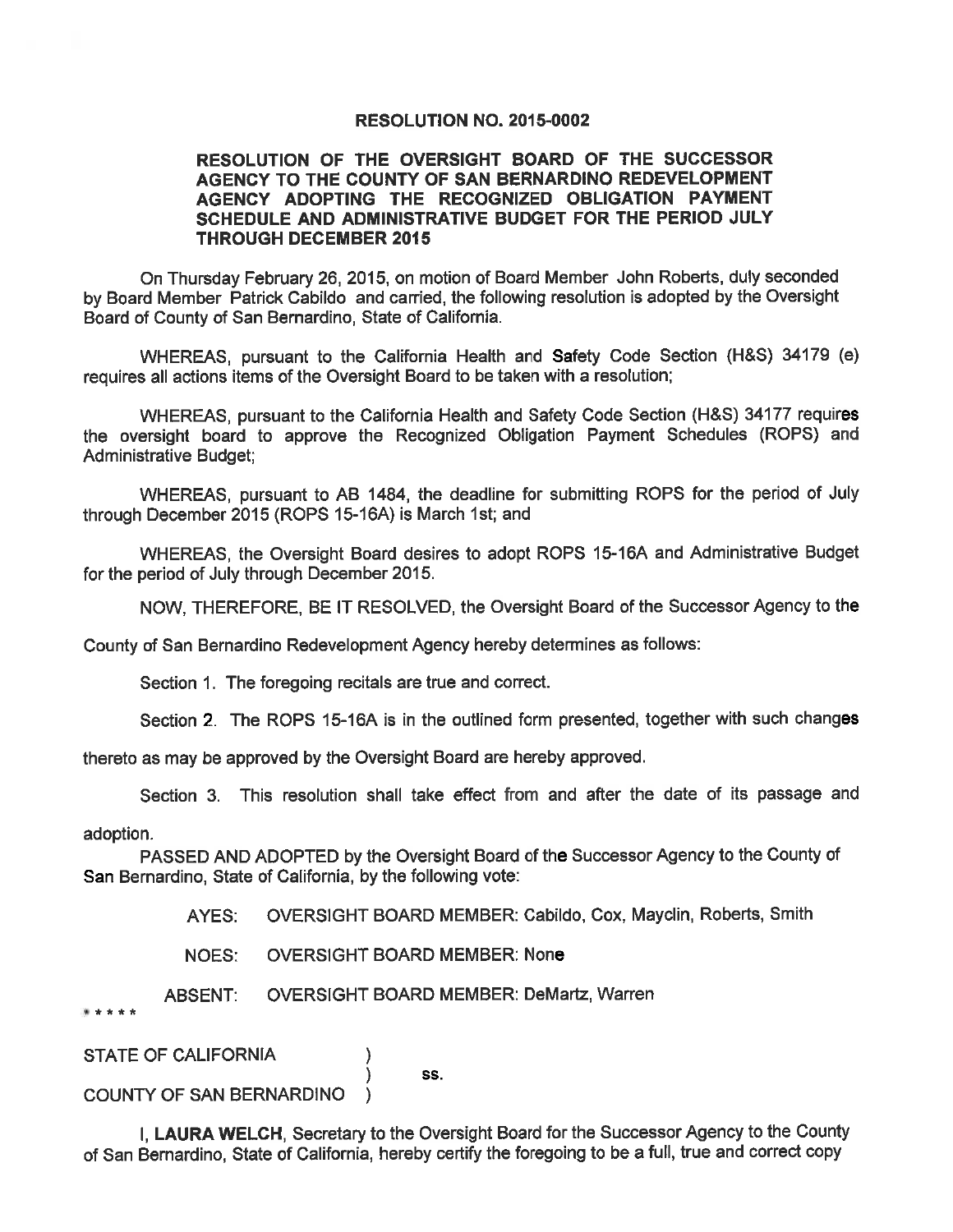of the record of the action taken by the Oversight Board, by vote of the members present, as the same appears in the Official Minutes of said Board at its meeting of February 26, 2015.

LAURA WELCH Secretary to the oard Deputy<br>Capital Capital Capital Capital Capital Capital Capital Capital Capital Capital Capital Capital Capital Capital Capital Capital Capital Capital Capital Capital Capital Capital Capital Capital Capital Capital Capital **Ву BOARD** ΥÇΥ Q,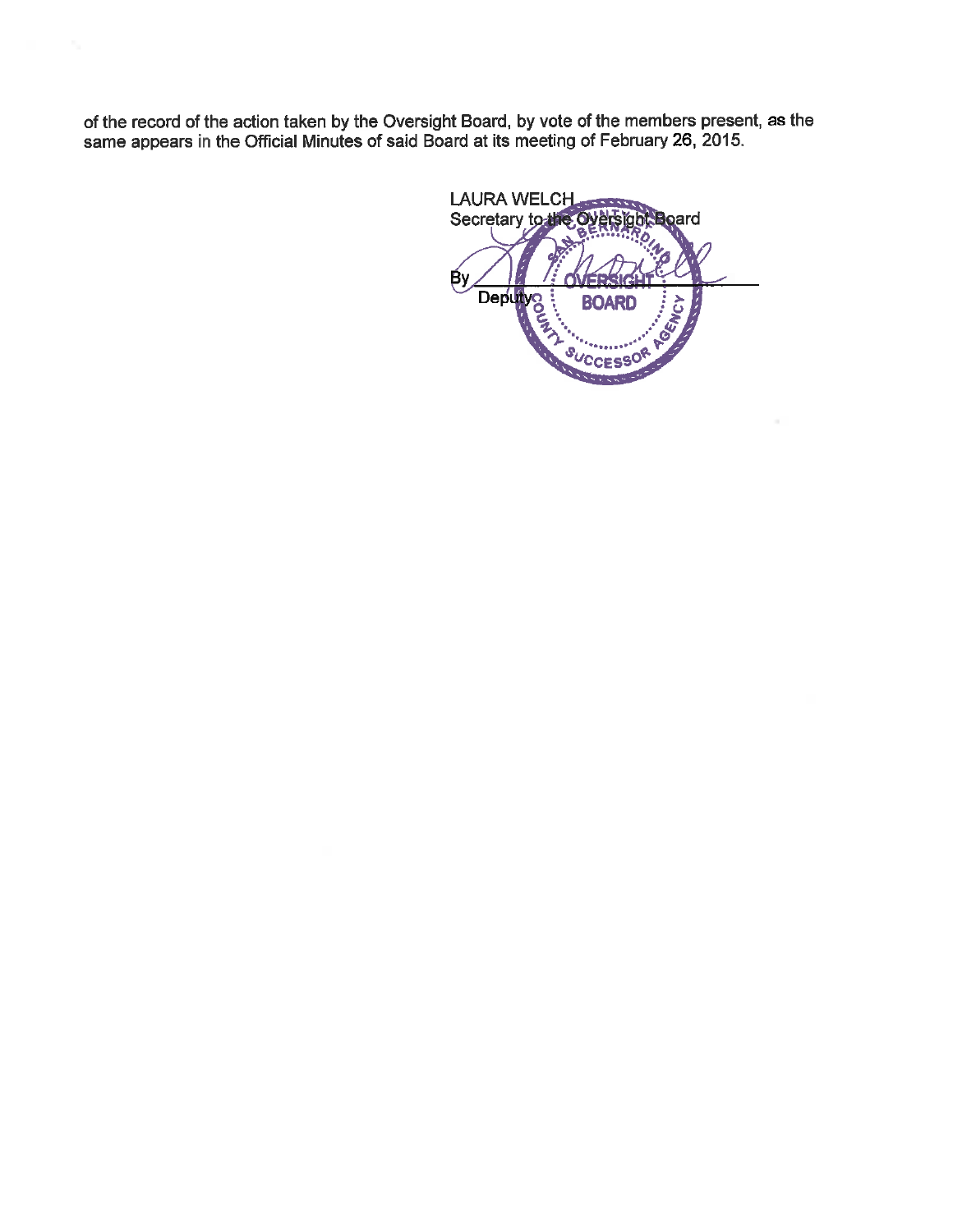# **Recognized Obligation Payment Schedule (ROPS 15-16A) - Summary**

Filed for the July 1, 2015 through December 31, 2015 Period

| Name of Successor Agency: San Bernardino County |                |
|-------------------------------------------------|----------------|
| <b>Name of County:</b>                          | San Bernardino |

| <b>Current Period Requested Funding for Outstanding Debt or Obligation</b>       |                                                                                                                            |     |     |           |  |  |  |
|----------------------------------------------------------------------------------|----------------------------------------------------------------------------------------------------------------------------|-----|-----|-----------|--|--|--|
| A                                                                                | Enforceable Obligations Funded with Non-Redevelopment Property Tax Trust Fund (RPTTF) Funding<br>Sources (B+C+D):          |     | S   | 1,498,211 |  |  |  |
| B                                                                                | Bond Proceeds Funding (ROPS Detail)                                                                                        |     |     |           |  |  |  |
| C                                                                                | Reserve Balance Funding (ROPS Detail)                                                                                      |     |     |           |  |  |  |
| D                                                                                | Other Funding (ROPS Detail)                                                                                                |     |     |           |  |  |  |
| Е                                                                                | Enforceable Obligations Funded with RPTTF Funding (F+G):                                                                   |     | \$. | 5,303,833 |  |  |  |
| F                                                                                | Non-Administrative Costs (ROPS Detail)                                                                                     |     |     | 5,149,353 |  |  |  |
| G                                                                                | Administrative Costs (ROPS Detail)                                                                                         |     |     |           |  |  |  |
| н                                                                                | <b>Current Period Enforceable Obligations (A+E):</b>                                                                       |     |     |           |  |  |  |
|                                                                                  | Successor Agency Self-Reported Prior Period Adjustment to Current Period RPTTF Requested Funding                           |     |     |           |  |  |  |
|                                                                                  | Enforceable Obligations funded with RPTTF (E):                                                                             |     |     |           |  |  |  |
| Less Prior Period Adjustment (Report of Prior Period Adjustments Column S)<br>J  |                                                                                                                            |     |     |           |  |  |  |
| Κ<br>Adjusted Current Period RPTTF Requested Funding (I-J)                       |                                                                                                                            |     |     |           |  |  |  |
|                                                                                  | County Auditor Controller Reported Prior Period Adjustment to Current Period RPTTF Requested Funding                       |     |     |           |  |  |  |
| L                                                                                | Enforceable Obligations funded with RPTTF (E):                                                                             |     |     | 5,303,833 |  |  |  |
| Less Prior Period Adjustment (Report of Prior Period Adjustments Column AA)<br>M |                                                                                                                            |     |     |           |  |  |  |
| N<br>Adjusted Current Period RPTTF Requested Funding (L-M)                       |                                                                                                                            |     |     |           |  |  |  |
|                                                                                  | Certification of Oversight Board Chairman:                                                                                 |     |     |           |  |  |  |
| Pursuant to Section 34177 (m) of the Health and Safety code, I<br>Name           |                                                                                                                            |     |     |           |  |  |  |
|                                                                                  | hereby certify that the above is a true and accurate Recognized<br>Obligation Payment Schedule for the above named agency. |     |     | Title     |  |  |  |
|                                                                                  |                                                                                                                            | /s/ |     |           |  |  |  |
| Signature                                                                        |                                                                                                                            |     |     |           |  |  |  |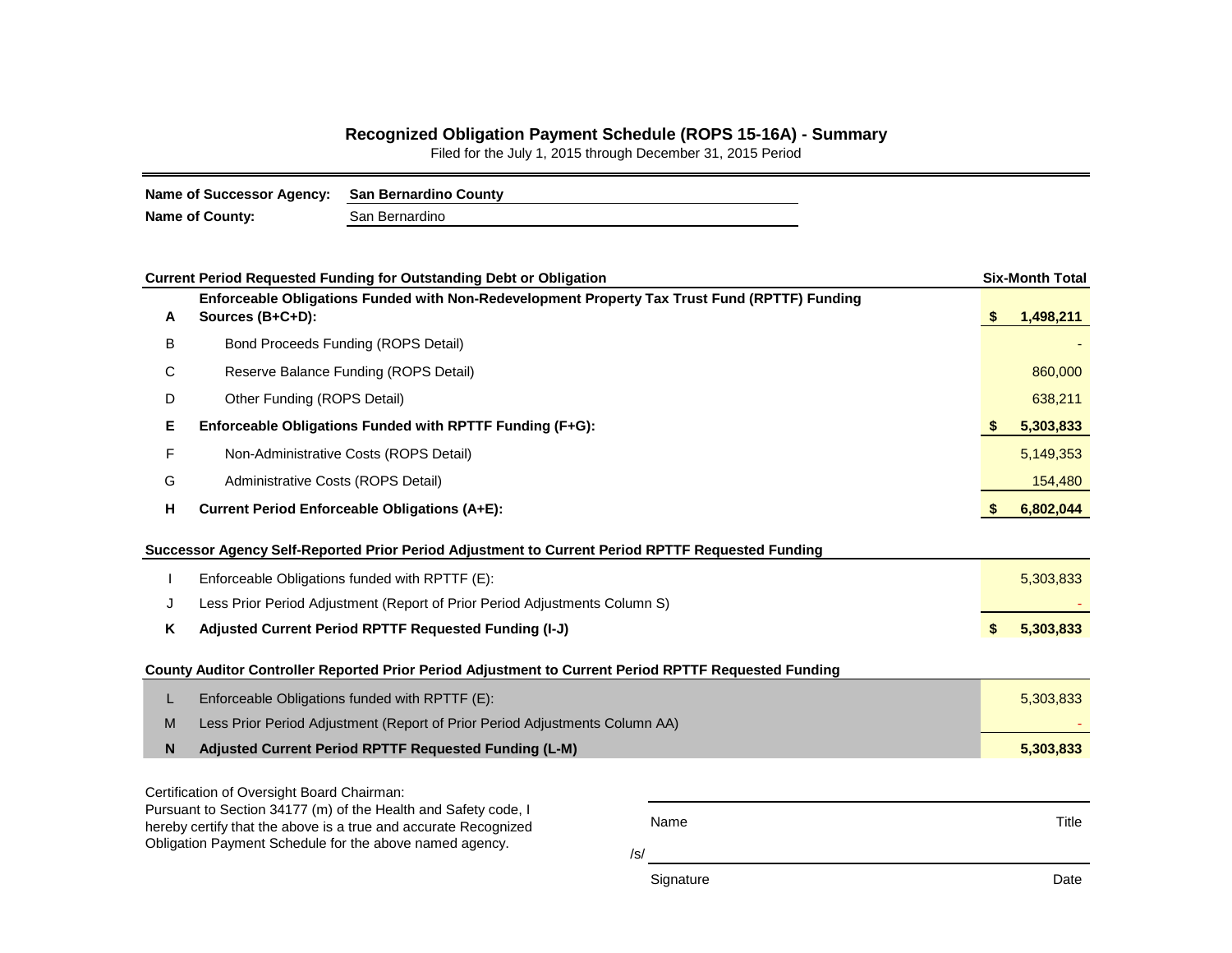|          |                                                                        |                                          |                          |                         |                                                      | Recognized Obligation Payment Schedule (ROPS 15-16A) - ROPS Detail<br>July 1, 2015 through December 31, 2015<br>(Report Amounts in Whole Dollars) |                                 |                                   |                                |                      |                                                          |                        |                        |                  |                      |                              |
|----------|------------------------------------------------------------------------|------------------------------------------|--------------------------|-------------------------|------------------------------------------------------|---------------------------------------------------------------------------------------------------------------------------------------------------|---------------------------------|-----------------------------------|--------------------------------|----------------------|----------------------------------------------------------|------------------------|------------------------|------------------|----------------------|------------------------------|
|          |                                                                        |                                          |                          |                         |                                                      |                                                                                                                                                   |                                 |                                   |                                |                      |                                                          |                        |                        |                  |                      |                              |
| A        | B                                                                      | c                                        | D                        | Е.                      | E                                                    | G                                                                                                                                                 | H                               |                                   | J                              | К                    |                                                          | м                      | N                      | $\circ$          |                      | P                            |
|          |                                                                        |                                          |                          |                         |                                                      |                                                                                                                                                   |                                 |                                   |                                |                      |                                                          | <b>Funding Source</b>  |                        |                  |                      |                              |
|          |                                                                        |                                          |                          |                         |                                                      |                                                                                                                                                   |                                 |                                   |                                |                      | Non-Redevelopment Property Tax Trust Fund<br>(Non-RPTTF) |                        |                        | <b>RPTTF</b>     |                      |                              |
|          |                                                                        |                                          | Contract/Agreement       | Contract/Agreement      |                                                      |                                                                                                                                                   |                                 | <b>Total Outstanding</b>          |                                |                      |                                                          |                        |                        |                  |                      |                              |
| Item $#$ | Project Name / Debt Obligation                                         | Obligation Type                          | <b>Execution Date</b>    | <b>Termination Date</b> | Pavee                                                | <b>Description/Project Scope</b>                                                                                                                  | Project Area                    | Debt or Obligation<br>191,208,286 | Retired                        | <b>Bond Proceeds</b> | Reserve Balance                                          | Other Funds<br>638.211 | Non-Admin<br>5.149.353 | Admin<br>154,480 |                      | Six-Month Total<br>6.802.044 |
|          | 2005 Series A TAB - San Sevaine                                        | Bonds Issued On or                       | 12/13/2005               | /1/2035                 | Bank of NY                                           | San Sevaine 2005 Series A TABs                                                                                                                    | San Sevaine                     | 78,042,108                        | N                              |                      | 860,000                                                  |                        | 1,887,125              |                  |                      | 1,887,125                    |
|          | 2010 Series A & B TABs - San                                           | Bonds Issued On or                       | 1/10/2010                | 9/1/2040                | Bank of NY                                           | San Sevaine 2010 Series A & B TABs                                                                                                                | San Sevaine                     | 77,835,61                         | N                              |                      |                                                          | 241,461                | 1,113,081              |                  | $\sqrt{3}$           | 1,354,542                    |
|          | Sevaine<br>2010 Series A TAB - Cedar Glen                              | Before 12/31/10<br>Bonds Issued On or    | 10/21/2010               | 9/1/2040                | Bank of NY                                           | Cedar Glen 2010 Series A TAB                                                                                                                      | Cedar Glen                      | 8,761,37                          | N                              |                      |                                                          |                        | 221.397                |                  | $\mathbf{\hat{s}}$   | 221,397                      |
|          | 2005 Series A TAB - Debt Service                                       | Before 12/31/10<br>Reserves              | 12/13/2005               | 9/1/2034                | Bank of NY                                           | San Sevaine 2005 Series A TABs                                                                                                                    | San Sevaine                     | 677,500                           | N                              |                      | 677,500                                                  |                        |                        |                  | $\mathbf{s}$         | 677,500                      |
|          | Reserve<br>2010 Series A & B TABs - DS                                 | Reserves                                 | 11/10/2010               | 9/1/2040                | Bank of NY                                           | San Sevaine 2010 Series A & B TABs                                                                                                                | San Sevaine                     | 102,500                           | ${\sf N}$                      |                      | 102,500                                                  |                        |                        |                  | $\mathfrak{s}$       | 102,500                      |
|          | Reserve                                                                |                                          |                          |                         | Bank of NY                                           |                                                                                                                                                   |                                 |                                   |                                |                      |                                                          |                        |                        |                  |                      |                              |
|          | 8 2010 Series A TAB - DS Reserve<br>Contract for Consulting Services   | Reserves<br><b>Professional Services</b> | 10/21/2010<br>5/3/2005   | 9/1/2040<br>5/3/2025    | HDL Coren & Cone                                     | Cedar Glen 2010 Series A TAB<br><b>Financial Consulting</b>                                                                                       | Cedar Glen<br>All               | 80,000<br>45,000                  | N<br>N                         |                      | 80,000                                                   |                        | 2,000                  |                  | $\mathbf{s}$<br>- \$ | 80,000<br>2,000              |
|          | 10 Bond Counsel                                                        | <b>Professional Services</b>             | 7/1/2013                 | 6/30/2025               | Various                                              | Consulting Support required by                                                                                                                    | All                             | 45,000                            | N                              |                      |                                                          |                        | 2,000                  |                  | $\mathbf{s}$         | 2,000                        |
|          |                                                                        |                                          |                          |                         |                                                      | Legislation                                                                                                                                       |                                 |                                   |                                |                      |                                                          |                        |                        |                  |                      |                              |
|          | 11 Litigation Professional Services                                    | Litigation                               | 1/1/2013                 | 6/30/2025               | <b>Various</b>                                       | <b>Consulting Support required by</b><br>egislation                                                                                               | All                             | 100,000                           | N                              |                      |                                                          |                        | 50,000                 |                  | $\sqrt{3}$           | 50,000                       |
|          | 12 Central Services                                                    | Miscellaneous                            | 1/1/2013                 | 6/30/2025               | County of San Bernardino                             | <b>County Services</b>                                                                                                                            | All                             | 40,000                            | N                              |                      |                                                          | 10,000                 |                        | 12,000           |                      | 22,000                       |
|          | 13 County Wide Cost Allocation<br>14 County of San Bernardino and      | Miscellaneous<br>Miscellaneous           | 1/1/2013<br>1/1/2013     | 3/0/2025<br>3/30/2025   | County of San Bernardino<br>County of San Bernardino | <b>General County Services</b><br><b>General County Services</b>                                                                                  | All<br>All                      | 50,000<br>250,000                 | N<br>N                         |                      |                                                          | 10.000<br>15,000       |                        | 12,000<br>9,980  | - \$                 | 22,000<br>24,980             |
|          | various others                                                         |                                          |                          |                         | and various others                                   |                                                                                                                                                   |                                 |                                   |                                |                      |                                                          |                        |                        |                  |                      |                              |
|          | <b>5</b> EDA Cost Allocation Obligation                                | Miscellaneous                            | 1/1/2013                 | /30/2025                | County of San Bernardino                             | General EDA Support                                                                                                                               | All<br>All                      | 700,00                            | $\mathsf{N}$                   |                      |                                                          | 15,000                 |                        | 500              |                      | 15,500                       |
|          | 16 Salaries & Benefits Direct                                          | Project Management<br>Costs              | 1/1/2013                 | 6/30/2025               | Various Employees                                    | Salary & Benefit Costs                                                                                                                            |                                 | 1,000,00                          | N                              |                      |                                                          | 86,750                 | 66,250                 | 115,000          | \$s                  | 268,000                      |
|          | 17 Incentive Agreement                                                 | <b>Business Incentive</b><br>Agreements  | 4/5/2005                 | 10/1/2016               | Mohawk Carpets                                       | <b>Business Attraction</b>                                                                                                                        | San Sevaine                     | 2,000,000                         | N                              |                      |                                                          | 250,000                |                        |                  | - \$                 | 250,000                      |
|          | 18 Legal Consultant<br>19 Contract for Consulting Services             | Legal                                    | 12/16/2008<br>11/13/2009 | 6/30/2025               | Goldfarb & Lipman<br>CSG Advisors Inc.               | Outside Legal Counsel                                                                                                                             | All<br>All                      | 200,000                           | N                              |                      |                                                          | 5.000                  | 2.000                  |                  | - \$                 | 5,000                        |
|          |                                                                        | <b>Professional Services</b>             |                          | 3/30/2025               |                                                      | Financial Consulting                                                                                                                              |                                 | 40,000                            | N                              |                      |                                                          |                        |                        |                  | - \$                 | 2,000                        |
|          | 20 County Counsel<br>21 Audit Consulting Services                      | Legal<br>Professional Services           | 1/1/2013<br>8/15/2012    | 6/30/2025<br>3/30/2025  | County of San Bernardino<br>RAMS                     | <b>Legal Services</b><br>Per Bond Documents                                                                                                       | All<br>All                      | 500,000<br>500,000                | $\overline{N}$<br>$\mathsf{N}$ |                      |                                                          |                        | 7.500<br>18,000        |                  | $\mathbf{s}$<br>\$s  | 7,500<br>18,000              |
|          | 23 Financial - Professional Services                                   | Professional Services 8/15/2012          |                          | 6/30/2025               |                                                      | <b>Financial Consulting</b>                                                                                                                       | All                             | 20,000                            |                                |                      |                                                          | 5,000                  |                        |                  | $\mathbf{\hat{s}}$   | 5,000                        |
|          | KMA                                                                    |                                          |                          |                         | Keyser Marston Associates                            |                                                                                                                                                   |                                 |                                   | N                              |                      |                                                          |                        |                        |                  |                      |                              |
|          | 24 Office Rent                                                         | <b>Admin Costs</b>                       | 1/1/2013                 | 6/30/2025               | County of San Bernardino                             | Office Space                                                                                                                                      | All                             | 1,000,000                         | $\overline{N}$                 |                      |                                                          |                        |                        | 5.000            |                      | 5,000                        |
|          | 25 Maintenance of Properties                                           | <sup>2</sup> roperty<br>Maintenance      | 1/1/2013                 | 3/30/2025               | Various                                              | Prop Management & Maintenance                                                                                                                     | All                             | 300,000                           | N                              |                      |                                                          |                        | 25,000                 |                  | - \$                 | 25,000                       |
|          | 26 Real Estate Professional Services<br>Long Range Property Plan - RSG | roperty Dispositions 8/15/2012           |                          | 3/30/2025               | Rosenow Spevacek Group                               | Consulting Support required by<br>egislation                                                                                                      | All                             | 15,000                            | N                              |                      |                                                          |                        | 5,000                  |                  | \$s                  | 5,000                        |
|          | 35 City of Fontana                                                     | Improvement/Infrastr<br>ucture           | 5/3/2011                 | 6/30/2025               | City of Fontana                                      | Road Improvements                                                                                                                                 | San Sevaine                     |                                   | Y                              |                      |                                                          |                        |                        |                  | $\mathbf{s}$         |                              |
|          | 41 Other Outside Consultants                                           | Professional Service                     | /1/2013                  | 6/30/2025               | Various                                              | Professional Services Required by<br>egislation                                                                                                   | All                             |                                   |                                |                      |                                                          |                        |                        |                  | $\mathbb{S}$         |                              |
|          | 42 County of San Bernardino Special<br><b>Districts</b>                | Improvement/Infrastr<br>ucture           | 9/15/2009                | 6/30/2025               | County of San Bernardino<br><b>Special Districts</b> | Vater System Improvements with<br>safety & fire implications for Phase 2 of<br>phases.                                                            | <b>Cedar Glen</b>               | 4,000,000                         | N                              |                      |                                                          |                        |                        |                  | $\mathbf{s}$         |                              |
|          | 44 County of San Bernardino Special<br><b>Districts</b>                | mprovement/Infrastr<br>cture             | 11/22/2005               | 6/30/2025               | County of San Bernardino<br>pecial Districts         | Vater System Improvements with<br>afety & fire implications                                                                                       | <b>Cedar Glen</b>               | 5,000,00                          | N                              |                      |                                                          |                        |                        |                  | $\mathbf{s}$         |                              |
|          | 49 20% Housing Asset Fund - Loan<br>Repaymen                           | City/County Loans<br>On or Before 6/27/1 | 1/1/2013                 | 6/30/2025               | <b>Housing Successor</b>                             | 20% Housing Portion of County Loan<br>Repayments                                                                                                  | Cedar Glen and<br>Aission Blvd. |                                   |                                |                      |                                                          |                        |                        |                  | $\mathbf{s}$         |                              |
|          | 51 Unspent Bond Proceeds from<br>ssuances prior to 2011                | Miscellaneous                            | 2/25/2014                | /1/2025                 | County of San Bernardino                             | ransfer Unencumbered Bond<br>Proceeds to the County                                                                                               |                                 |                                   | Y                              |                      |                                                          |                        |                        |                  | $\mathbf{s}$         |                              |
|          | 52 Reestablishing Loan Agreement with<br>County                        | City/County Loans<br>After 6/27/11       | 2/25/2014                | 7/1/2025                | County of San Bernardino                             | Repayment of County loar                                                                                                                          |                                 | 9,904,191                         | N                              |                      |                                                          |                        | 1,750,000              |                  | $\mathbf{\hat{s}}$   | 1,750,000                    |
|          | 53 Housing Adminstration                                               | <b>Admin Costs</b>                       | 7/1/2014                 | 9/1/2040                | <b>Housing Successor</b>                             | <b>Administrative Costs incurred by</b><br><b>Housing Successor</b>                                                                               |                                 |                                   | N                              |                      |                                                          |                        |                        |                  | $\mathbf{s}$         |                              |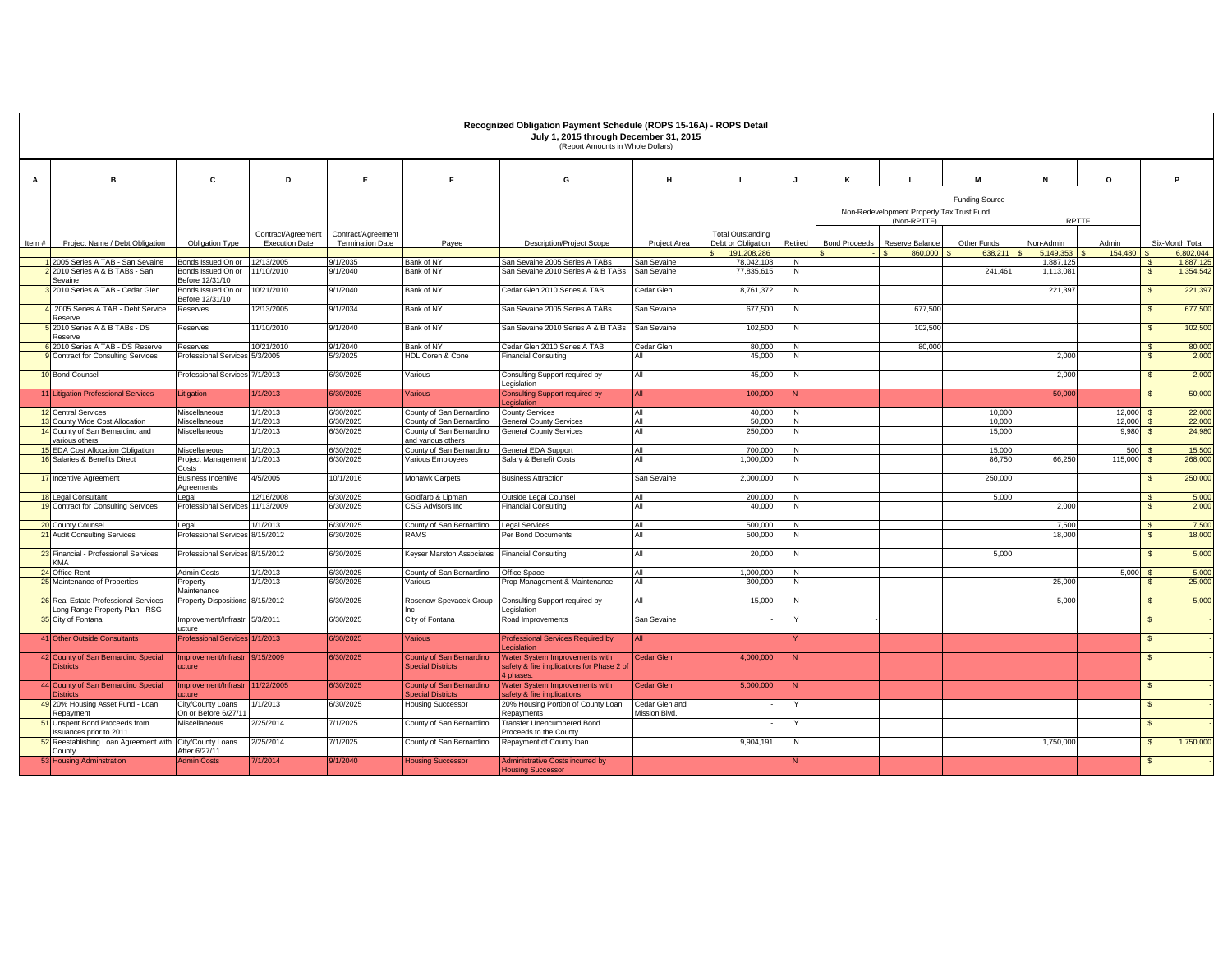#### **Recognized Obligation Payment Schedule (ROPS 15-16A) - Report of Cash Balances**

(Report Amounts in Whole Dollars)

|   | Pursuant to Health and Safety Code section 34177 (I), Redevelopment Property Tax Trust Fund (RPTTF) may be listed as a source of payment on the ROPS, but only to the extent no other funding source is available or |                              |                      |                              |                                      |                  |                  |                 |
|---|----------------------------------------------------------------------------------------------------------------------------------------------------------------------------------------------------------------------|------------------------------|----------------------|------------------------------|--------------------------------------|------------------|------------------|-----------------|
|   | when payment from property tax revenues is required by an enforceable obligation. For tips on how to complete the Report of Cash Balances Form, see https://rad.dof.ca.gov/rad-                                      |                              |                      |                              |                                      |                  |                  |                 |
|   | sa/pdf/Cash Balance Agency Tips Sheet.pdf.                                                                                                                                                                           |                              |                      |                              |                                      |                  |                  |                 |
| Α | в                                                                                                                                                                                                                    | C                            | D                    | E.                           | F                                    | G                | н                |                 |
|   |                                                                                                                                                                                                                      |                              |                      |                              |                                      |                  |                  |                 |
|   |                                                                                                                                                                                                                      |                              |                      |                              |                                      |                  |                  |                 |
|   |                                                                                                                                                                                                                      |                              | <b>Bond Proceeds</b> |                              | <b>Reserve Balance</b>               | Other            | <b>RPTTF</b>     |                 |
|   |                                                                                                                                                                                                                      |                              |                      | Prior ROPS                   | Prior ROPS                           |                  |                  |                 |
|   |                                                                                                                                                                                                                      |                              |                      | period balances              | <b>RPTTF</b>                         |                  |                  |                 |
|   |                                                                                                                                                                                                                      | Bonds Issued on<br>or before | Bonds Issued on      | and DDR RPTTF<br>balances    | distributed as<br>reserve for future | Rent.<br>Grants, | Non-Admin<br>and |                 |
|   | <b>Cash Balance Information by ROPS Period</b>                                                                                                                                                                       | 12/31/10                     | or after 01/01/11    | retained                     | period(s)                            | Interest, Etc.   | Admin            | <b>Comments</b> |
|   |                                                                                                                                                                                                                      |                              |                      |                              |                                      |                  |                  |                 |
|   | ROPS 14-15A Actuals (07/01/14 - 12/31/14)<br>1 Beginning Available Cash Balance (Actual 07/01/14)                                                                                                                    |                              |                      |                              |                                      |                  |                  |                 |
|   |                                                                                                                                                                                                                      | 23,720,105                   |                      | 2,863,081                    |                                      | 2,383,134        | 57,098           |                 |
|   | 2 Revenue/Income (Actual 12/31/14)                                                                                                                                                                                   |                              |                      |                              |                                      |                  |                  |                 |
|   | RPTTF amounts should tie to the ROPS 14-15A distribution from the                                                                                                                                                    |                              |                      |                              |                                      |                  |                  |                 |
|   | County Auditor-Controller during June 2014                                                                                                                                                                           | 45,688                       |                      | 881,446                      |                                      | 806,511          | 454,992          |                 |
| 3 | Expenditures for ROPS 14-15A Enforceable Obligations (Actual                                                                                                                                                         |                              |                      |                              |                                      |                  |                  |                 |
|   | 12/31/14)                                                                                                                                                                                                            |                              |                      |                              |                                      |                  |                  |                 |
|   | RPTTF amounts, H3 plus H4 should equal total reported actual                                                                                                                                                         |                              |                      |                              |                                      |                  |                  |                 |
|   | expenditures in the Report of PPA, Columns L and Q                                                                                                                                                                   | 23,765,795                   |                      | 3,305,663                    |                                      | 1,739,757        | 512,090          |                 |
| 4 | Retention of Available Cash Balance (Actual 12/31/14)                                                                                                                                                                |                              |                      |                              |                                      |                  |                  |                 |
|   | RPTTF amount retained should only include the amounts distributed as<br>reserve for future period(s)                                                                                                                 |                              |                      |                              |                                      |                  |                  |                 |
|   |                                                                                                                                                                                                                      | 6,932,775                    |                      |                              |                                      |                  |                  |                 |
| 5 | ROPS 14-15A RPTTF Prior Period Adjustment                                                                                                                                                                            |                              |                      |                              |                                      |                  |                  |                 |
|   | RPTTF amount should tie to the self-reported ROPS 14-15A PPA in the<br>Report of PPA, Column S                                                                                                                       |                              |                      | No entry required            |                                      |                  |                  |                 |
|   |                                                                                                                                                                                                                      |                              |                      |                              |                                      |                  |                  |                 |
| 6 | <b>Ending Actual Available Cash Balance</b>                                                                                                                                                                          |                              |                      |                              |                                      |                  |                  |                 |
|   | C to G = $(1 + 2 - 3 - 4)$ , H = $(1 + 2 - 3 - 4 - 5)$                                                                                                                                                               | $(6,932,777)$ \$<br>\$       |                      | $438.864$ \$<br>\$           |                                      |                  |                  |                 |
|   | ROPS 14-15B Estimate (01/01/15 - 06/30/15)                                                                                                                                                                           |                              |                      |                              |                                      |                  |                  |                 |
|   | 7 Beginning Available Cash Balance (Actual 01/01/15)                                                                                                                                                                 |                              |                      |                              |                                      |                  |                  |                 |
|   | $(C, D, E, G = 4 + 6, F = H4 + F4 + F6, and H = 5 + 6)$                                                                                                                                                              | $(2)$ \$<br>\$               |                      | $438,864$ \$<br>s.           |                                      | \$1,449,888      | <b>S</b>         |                 |
| 8 | Revenue/Income (Estimate 06/30/15)                                                                                                                                                                                   |                              |                      |                              |                                      |                  |                  |                 |
|   | RPTTF amounts should tie to the ROPS 14-15B distribution from the                                                                                                                                                    |                              |                      |                              |                                      |                  |                  |                 |
|   | County Auditor-Controller during January 2015                                                                                                                                                                        |                              |                      |                              |                                      | 240,000          | 3,254,346        |                 |
|   | 9 Expenditures for ROPS 14-15B Enforceable Obligations (Estimate<br>06/30/15)                                                                                                                                        |                              |                      |                              |                                      | 762,221          | 2,394,346        |                 |
|   | 10 Retention of Available Cash Balance (Estimate 06/30/15)                                                                                                                                                           |                              |                      |                              |                                      |                  |                  |                 |
|   | RPTTF amount retained should only include the amounts distributed as                                                                                                                                                 |                              |                      |                              |                                      |                  |                  |                 |
|   | reserve for future period(s)                                                                                                                                                                                         |                              |                      |                              |                                      |                  | 860,000          |                 |
|   | 11 Ending Estimated Available Cash Balance (7 + 8 - 9 -10)                                                                                                                                                           | \$<br>$(2)$ \$               |                      | $438,864$ \$<br>$\mathbf{s}$ |                                      |                  |                  |                 |
|   |                                                                                                                                                                                                                      |                              |                      |                              |                                      |                  |                  |                 |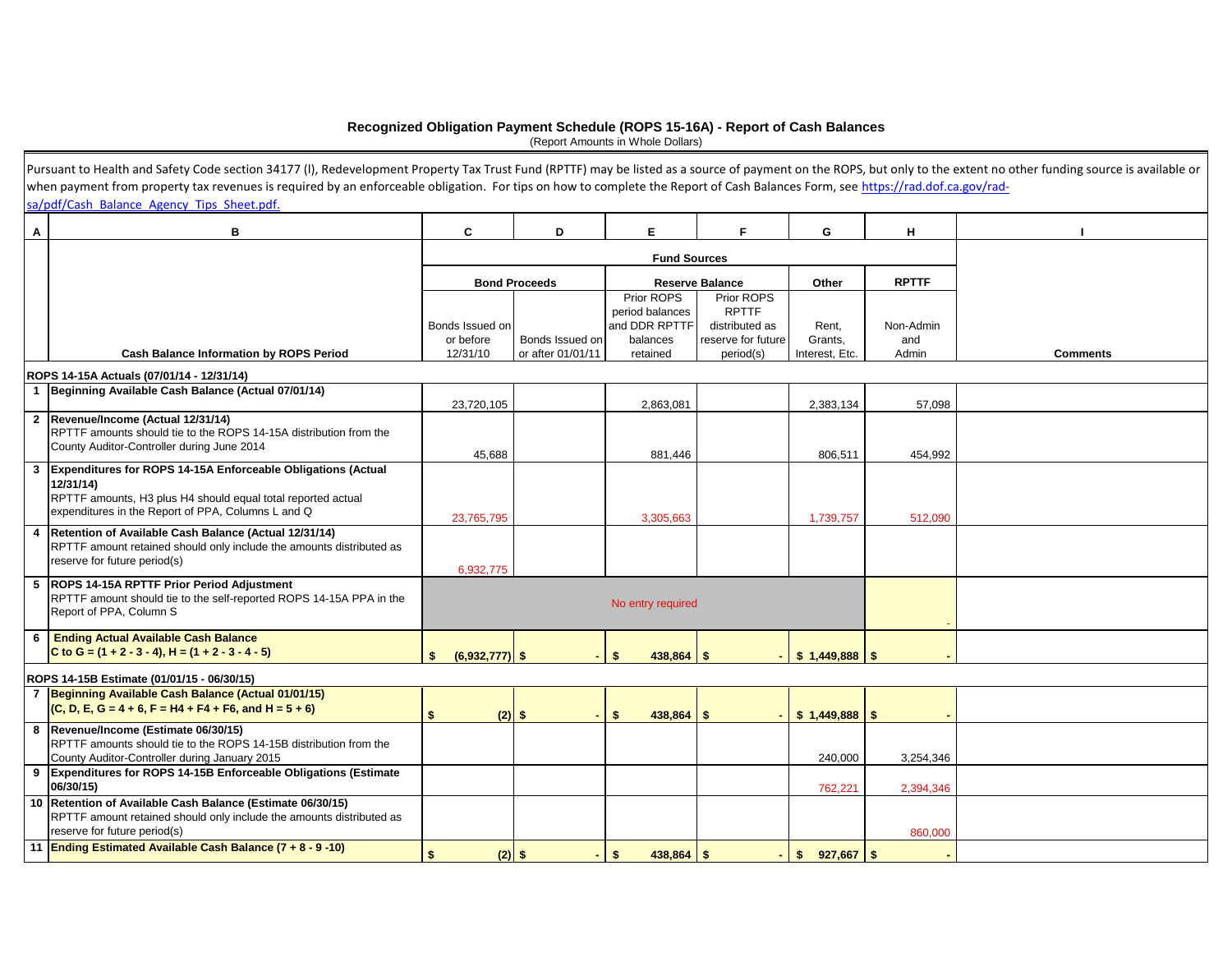**Recognized Obligation Payment Schedule (ROPS 15-16A) - Report of Prior Period Adjustments**

**A B C D E F G H I J K L M N O P Q R S Net SA Non-Admi and Admin PPA (Amount Used to Offset ROPS 15-16A Requested RPTTF) Authorized Actual Authorized Actual Authorized Actual Authorized Available RPTTF**  (ROPS 14-15A distributed + all other available as of 07/1/14)  **Net Lesser of Authorized / Available Actual Difference (If K is less than L, the difference is zero) Authorized Available RPTTF**  (ROPS 14-15A distributed + all other available as of 07/1/14)  **Net Lesser of Authorized / Available Actual Difference (If total actual exceeds total authorized, the total difference is zero) Net Difference (M+R)**  \$27,118,054 \$ 23,765,795 \$ 3,305,669 \$ 3,305,663 \$ 1,939,068 \$ 1,739,757 \$ 293,640 \$ 293,640 \$ 293,640 \$ 293,640 \$ - \$ 218,450 \$ 218,450 218.4 218,450 2005 Series A TAB 2 2010 Series A & B - 1,591,610 1,591,604 - 1 293,640 293,640 293,64<mark>0 293,640 293,640 293,640 - 293,640 - 293,640 - 293,640 - 293,640 - </mark> 205 - 205 - 205 - 205 - 205 - 205 - 205 - 205 - 205 - 205 - 205 - 205 - 205 - 205 - 205 - 205 - 205 - 2 3 2010 Series A TAB -- Handa Belgis 896,559 896,559 459,939 - Andrea Belgis - Samuel Samuel Samuel Samuel Samuel Samuel Samuel Samuel Samuel Samuel Samuel Samuel Samuel Samuel Samuel Samuel Samuel Samuel Samuel Samuel Samuel Samuel Samuel Sam Cedar Glen - - 218,929 218,929 - \$ - \$ - \$ - 2005 Series A TAB Debt Service Reserve - 645,000 645,000 - - \$ - \$ - \$ - 5 2010 Series A & B TABs - DS Reserve - 97,500 97,500 - - \$ - \$ - \$ - 2010 Series A TAB DS Reserve - The contract of  $75,000$  in the set of  $\sim$  in the set of  $\sim$  in the set of  $\sim$  in the set of  $\sim$  in the set of  $\sim$  in the set of  $\sim$  in the set of  $\sim$  in the set of  $\sim$  in the set of  $\sim$  in the set of  $\sim$  in t 9 Contract for Consulting Services<br>10 Bond Counsel - - 5,000 3,315 - \$ - \$ - \$ - 10 Bond Counsel - - 5,000 - - \$ - \$ - \$ - 11 Litigation Professional Services - - 70,000 - - \$ - \$ - \$ - 12 | Central Services | - | - | - | - | 6,000 | - 6,000 | - | - | S - | - | S - | 14,000 | 14,000 | | 14,000 | S - 13 County Wide Cost Allocation - | - | - | 6,000 | 6,000 | - | | |\$ - | |\$ - | 14,000 | 14,000 | 14,000 | 14,000 | | 14,000 | | | | | | | | | 14 County of San Bernardino and various others - 1 - 1 - 15,000 15,000 - 1 - 15,000 - 15,000 - 1 - 1 - 1 - 1 - 1 - 35,000 35,000 35,000 - 35,000 - 1 - 35,000 15 EDA Cost Allocation **Obligation** - | - | - | 13,050 | 13,050 | - | | |\$ - |\$ - | 30,450 | 30,450 | 30,450 | 30,450 | 30,450 | | 30,450 | | | | 16 Salaries & Benefits Direct - - 70,000 70,000 - \$ - \$ - 114,800 114,800 114,800 \$ - **Incentive** Agreement - - 200,000 162,593 - \$ - \$ - \$ - 18 Legal Consultant - - 5,000 - - \$ - \$ - \$ - 19 Contract for Consulting Service<br>20 County Counsel - and the set of  $\sim$  5,000 and -  $\mid$  -  $\mid$  s -  $\mid$  s -  $\mid$  s -  $\mid$  s -  $\mid$  s -  $\mid$  s -  $\mid$  s -  $\mid$  s -  $\mid$ 20 County Counsel | - | | - | 20,000 20,000 - | S - | S - | | | | | | | S - | 21 Audit Consulting Services  $-$  25,000  $12,410$   $1$   $1$   $1$   $1$   $1$   $1$   $1$   $1$   $1$   $1$  23 Financial - Professional Services KMA - - 15,000 473 - \$ - \$ - \$ - 24 Office Rent | - | - | - | - | - | - | - | S - | 10,200 | 10,200 | 10,200 | S - 25 Maintenance of Properties - - 50,000 12,828 - \$ - \$ - \$ - 26 Real Estate Professional Services Long Range Property Plan - RSG - - 15,000 4,070 - \$ - \$ - \$ - 28 50 Replacement Housing Oblig - - - - \$ - \$ - \$ - 32 Unpaid Leave Balances - - - - \$ - \$ - \$ - 33 Unemployment Insurance - - - - \$ - \$ - \$ - 35 City of Fontana 2,065,947 - - - - \$ - \$ - \$ - ROPS 14-15A Successor Agency (SA) Self-reported Prior Period Adjustments (PPA): Pursuant to HSC Section 34186 (a), SAs are required to report the differences between their actual available funding and their actual expendit Redevelopment Property Tax Trust Fund (RPTTF) approved for the ROPS 15-16A (July through December 2015) period will be offset by the SA's self-reported ROPS 14-15A prior period adjustment. HSC Section 34186 (a) also specif the county auditor-controller (CAC) and the State Controller. **Item # Project Name / Debt Obligation Non-RPTTF Expenditures Bond Proceeds Reserve Balance and Other Funds <b>Conduct Adminity Conducts and Adminity Conducts and Adminity Conducts and Adminity Adminity Adminity Adminity Adminity Adminity Adminity Adminity Adminity Adminity Adminity RPTTF Expenditures**

Reported for the ROPS 14-15A (July 1, 2014 through December 31, 2014) Period Pursuant to Health and Safety Code (HSC) section 34186 (a) (Report Amounts in Whole Dollars)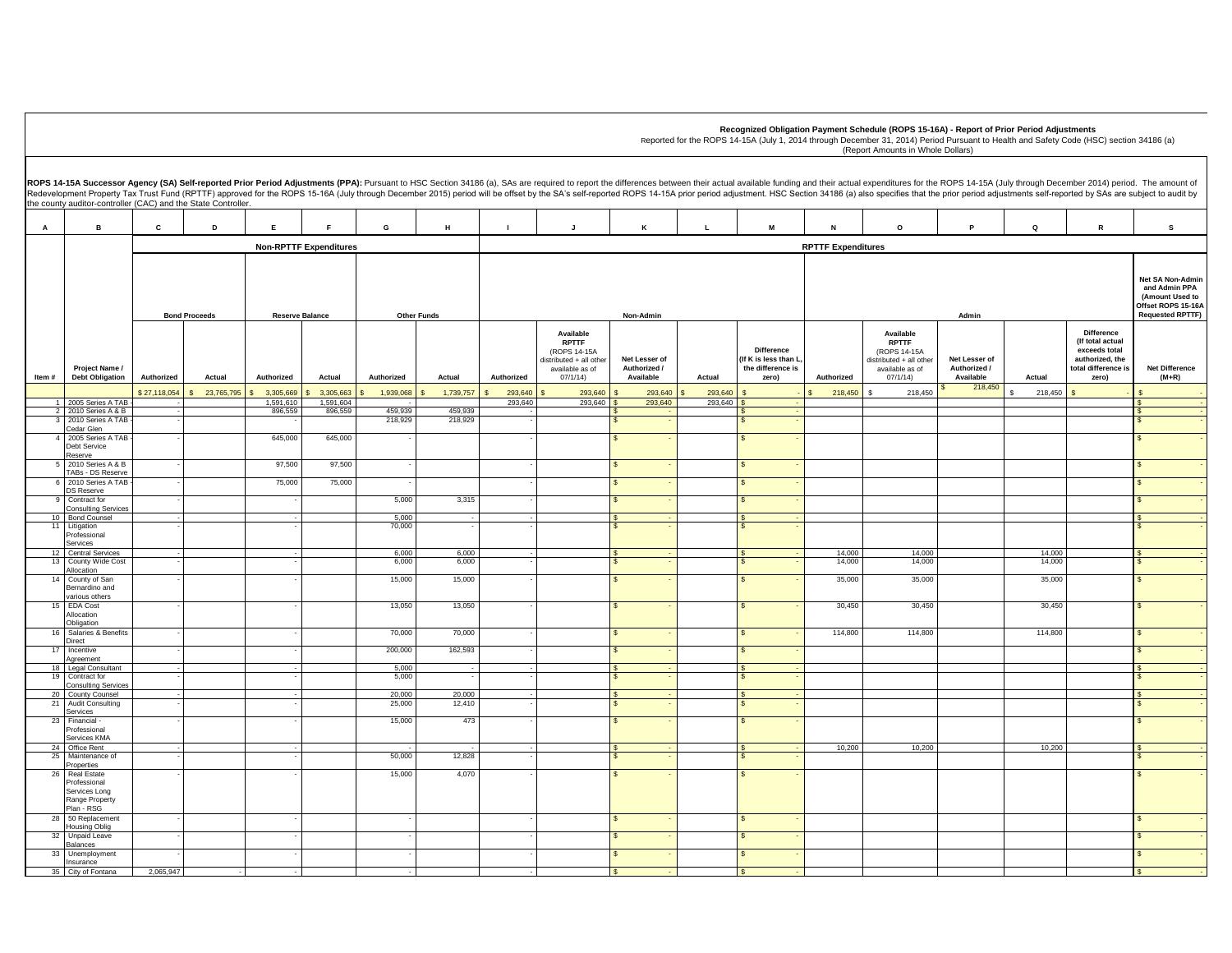|                                                                      |                                                                          |                           |            |            |                               |            |           |                |                                                                                                    |                                            |              |                                                                        |                           | Recognized Obligation Payment Schedule (ROPS 15-16A) - Report of Prior Period Adjustments<br>Reported for the ROPS 14-15A (July 1, 2014 through December 31, 2014) Period Pursuant to Health and Safety Code (HSC) section 34186 (a)<br>(Report Amounts in Whole Dollars)                                                                                                                                                                                        |                                            |              |                                                                                                           |                                  |
|----------------------------------------------------------------------|--------------------------------------------------------------------------|---------------------------|------------|------------|-------------------------------|------------|-----------|----------------|----------------------------------------------------------------------------------------------------|--------------------------------------------|--------------|------------------------------------------------------------------------|---------------------------|------------------------------------------------------------------------------------------------------------------------------------------------------------------------------------------------------------------------------------------------------------------------------------------------------------------------------------------------------------------------------------------------------------------------------------------------------------------|--------------------------------------------|--------------|-----------------------------------------------------------------------------------------------------------|----------------------------------|
|                                                                      | the county auditor-controller (CAC) and the State Controller.            |                           |            |            |                               |            |           |                |                                                                                                    |                                            |              |                                                                        |                           | ROPS 14-15A Successor Agency (SA) Self-reported Prior Period Adjustments (PPA): Pursuant to HSC Section 34186 (a), SAs are required to report the differences between their actual available funding and their actual expendit<br>Redevelopment Property Tax Trust Fund (RPTTF) approved for the ROPS 15-16A (July through December 2015) period will be offset by the SA's self-reported ROPS 14-15A prior period adjustment. HSC Section 34186 (a) also specif |                                            |              |                                                                                                           |                                  |
| $\mathbf{A}$                                                         | в                                                                        | $\mathbf{c}$              | D          | E          |                               | G          | H         | $\blacksquare$ | $\mathbf{J}$                                                                                       | K                                          | $\mathbf{L}$ | M                                                                      | ${\sf N}$                 | $\Omega$                                                                                                                                                                                                                                                                                                                                                                                                                                                         | P                                          | $\mathbf{Q}$ | ${\mathbf R}$                                                                                             | s                                |
|                                                                      |                                                                          |                           |            |            | <b>Non-RPTTF Expenditures</b> |            |           |                |                                                                                                    |                                            |              |                                                                        | <b>RPTTF Expenditures</b> |                                                                                                                                                                                                                                                                                                                                                                                                                                                                  |                                            |              |                                                                                                           |                                  |
| <b>Bond Proceeds</b><br><b>Reserve Balance</b><br><b>Other Funds</b> |                                                                          |                           |            |            |                               | Non-Admin  |           |                |                                                                                                    |                                            |              | Admin                                                                  |                           |                                                                                                                                                                                                                                                                                                                                                                                                                                                                  |                                            |              |                                                                                                           |                                  |
| Item#                                                                | Project Name /<br><b>Debt Obligation</b>                                 | Authorized                | Actual     | Authorized | Actual                        | Authorized | Actual    | Authorized     | Available<br><b>RPTTF</b><br>(ROPS 14-15A<br>distributed + all other<br>available as of<br>07/1/14 | Net Lesser of<br>Authorized /<br>Available | Actual       | <b>Difference</b><br>If K is less than L<br>the difference is<br>zero) | Authorized                | Available<br><b>RPTTF</b><br>(ROPS 14-15A<br>distributed + all other<br>available as of<br>07/1/14                                                                                                                                                                                                                                                                                                                                                               | Net Lesser of<br>Authorized /<br>Available | Actual       | <b>Difference</b><br>(If total actual<br>exceeds total<br>authorized, the<br>total difference is<br>zero) | <b>Net Difference</b><br>$(M+R)$ |
| 36                                                                   | Transportation -                                                         | \$27,118,054<br>1,385,000 | 23,765,795 | 3.305.669  | 3.305.663                     | 1.939.068  | 1,739,757 | 293,640        | 293,640                                                                                            | 293,640                                    | 293.640      |                                                                        | 218,450                   | 218,450                                                                                                                                                                                                                                                                                                                                                                                                                                                          | 218,450                                    | 218,450      |                                                                                                           |                                  |
|                                                                      | Cherry - Whittram<br>Ave to Foothill<br>(H13630)                         |                           |            |            |                               |            |           |                |                                                                                                    |                                            |              |                                                                        |                           |                                                                                                                                                                                                                                                                                                                                                                                                                                                                  |                                            |              |                                                                                                           |                                  |
| 37                                                                   | Cherry @ 110<br>Interchange<br>Construction<br>(H13514)                  | 667,107                   |            |            |                               |            |           |                |                                                                                                    |                                            |              |                                                                        |                           |                                                                                                                                                                                                                                                                                                                                                                                                                                                                  |                                            |              |                                                                                                           |                                  |
| 38                                                                   | Future Projects in<br>Cedar Glen using<br>Bonds Proceeds                 |                           |            |            |                               |            |           |                |                                                                                                    |                                            |              |                                                                        |                           |                                                                                                                                                                                                                                                                                                                                                                                                                                                                  |                                            |              |                                                                                                           |                                  |
| 39                                                                   | Future Projects in<br>San Sevaine Area<br>using Bonds<br><i>Proceeds</i> |                           |            |            |                               |            |           |                |                                                                                                    |                                            |              |                                                                        |                           |                                                                                                                                                                                                                                                                                                                                                                                                                                                                  |                                            |              |                                                                                                           |                                  |
| 40                                                                   | Future Projects in<br>San Sevaine Area<br>using Bonds<br>Proceeds        |                           |            |            |                               |            |           |                |                                                                                                    |                                            |              |                                                                        |                           |                                                                                                                                                                                                                                                                                                                                                                                                                                                                  |                                            |              |                                                                                                           |                                  |
| 41                                                                   | Other Outside<br>Consultants                                             |                           |            |            |                               |            |           |                |                                                                                                    | S                                          |              |                                                                        |                           |                                                                                                                                                                                                                                                                                                                                                                                                                                                                  |                                            |              |                                                                                                           |                                  |
| 42                                                                   | County of San<br>Bernardino Special<br>Districts                         |                           |            |            |                               |            |           |                |                                                                                                    |                                            |              |                                                                        |                           |                                                                                                                                                                                                                                                                                                                                                                                                                                                                  |                                            |              |                                                                                                           |                                  |
|                                                                      | 44 County of San<br>Bernardino Special<br>Districts                      |                           |            |            |                               |            |           |                |                                                                                                    |                                            |              |                                                                        |                           |                                                                                                                                                                                                                                                                                                                                                                                                                                                                  |                                            |              |                                                                                                           |                                  |
| 45                                                                   | County of San<br>Bernardino Cedar<br>Glen Water Project<br>Loan          |                           |            |            |                               |            |           |                |                                                                                                    |                                            |              |                                                                        |                           |                                                                                                                                                                                                                                                                                                                                                                                                                                                                  |                                            |              |                                                                                                           |                                  |
| 46                                                                   | County of San<br>Bernardino Cedar<br>Glen Startup Loan                   |                           |            |            |                               |            |           |                |                                                                                                    |                                            |              |                                                                        |                           |                                                                                                                                                                                                                                                                                                                                                                                                                                                                  |                                            |              |                                                                                                           |                                  |
| 47                                                                   | County of San<br>Bernardino Cedar<br>Glen Loan for Road<br>Study         |                           |            |            |                               |            |           |                |                                                                                                    |                                            |              |                                                                        |                           |                                                                                                                                                                                                                                                                                                                                                                                                                                                                  |                                            |              |                                                                                                           |                                  |
| 48                                                                   | County of San<br>Bernardino Mission<br><b>Blvd Startup Loan</b>          |                           |            |            |                               |            |           |                |                                                                                                    |                                            |              | $\mathcal{L}$                                                          |                           |                                                                                                                                                                                                                                                                                                                                                                                                                                                                  |                                            |              |                                                                                                           |                                  |
|                                                                      | 49 20% Housing Asse<br>Fund - Loan<br>Repayment                          |                           |            |            |                               | 240,000    | 147,030   |                |                                                                                                    |                                            |              |                                                                        |                           |                                                                                                                                                                                                                                                                                                                                                                                                                                                                  |                                            |              |                                                                                                           |                                  |
| 50                                                                   | Admin Allowance<br>Shortfall ROPS 3                                      |                           |            |            |                               |            |           |                |                                                                                                    |                                            |              |                                                                        |                           |                                                                                                                                                                                                                                                                                                                                                                                                                                                                  |                                            |              |                                                                                                           |                                  |
| 51                                                                   | <b>Unspent Bond</b><br>Proceeds from<br>Issuances prior to<br>2011       | 23,000,000                | 23,765,795 |            |                               |            |           |                |                                                                                                    |                                            |              |                                                                        |                           |                                                                                                                                                                                                                                                                                                                                                                                                                                                                  |                                            |              |                                                                                                           |                                  |
| 52                                                                   | Reestablishing<br>Loan Agreement<br>with County                          |                           |            |            |                               | 495,150    | 588,120   |                |                                                                                                    |                                            |              |                                                                        |                           |                                                                                                                                                                                                                                                                                                                                                                                                                                                                  |                                            |              |                                                                                                           |                                  |

 \$ - \$ - \$ - \$ - \$ - \$ -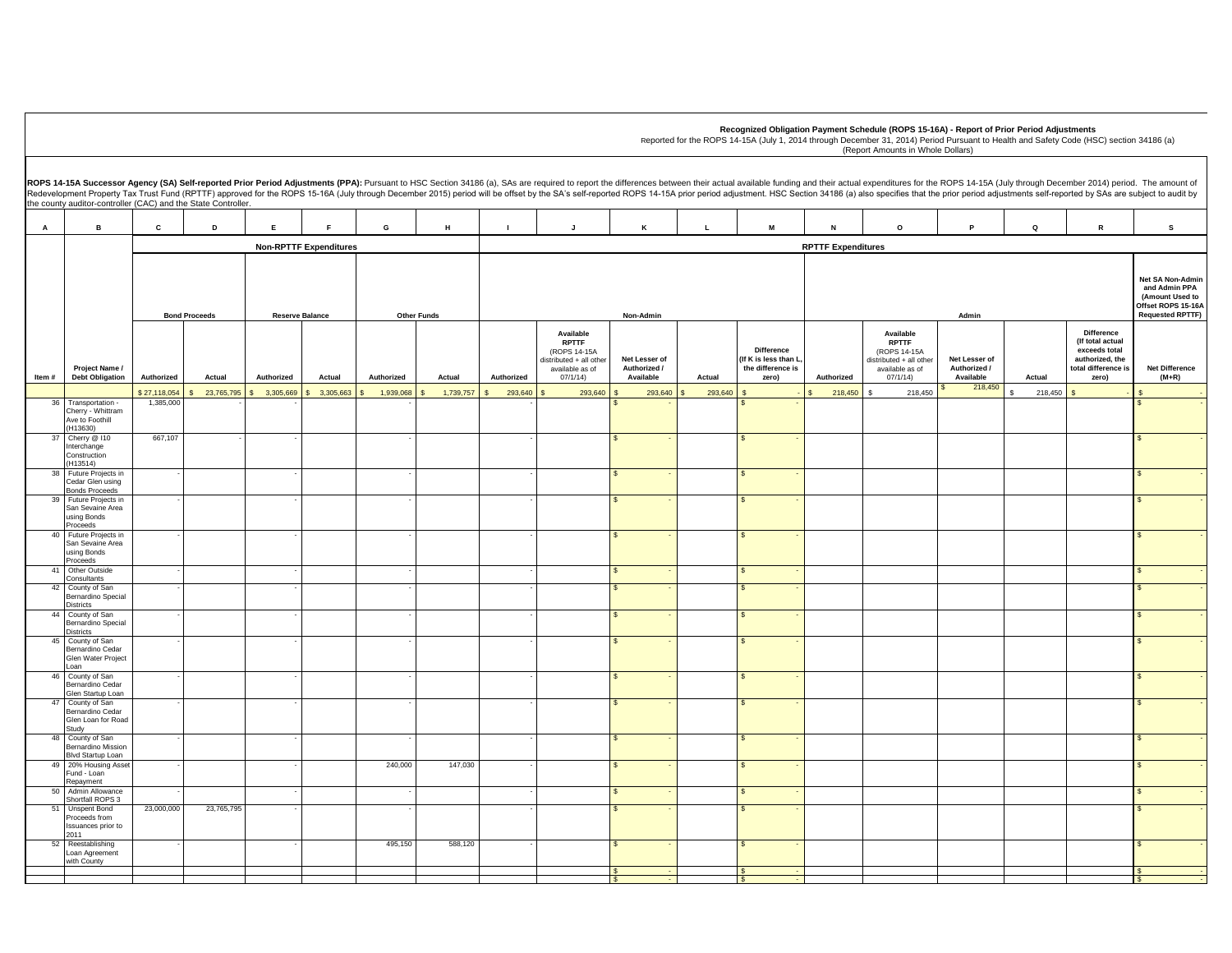|        | <b>Recognized Obligation Payment Schedule (ROPS 15-16A) - Notes</b><br>July 1, 2015 through December 30, 2015                                                           |
|--------|-------------------------------------------------------------------------------------------------------------------------------------------------------------------------|
| Item # | <b>Notes/Comments</b>                                                                                                                                                   |
|        | <b>ROPS Detail Page</b>                                                                                                                                                 |
|        | 1 2005 San Sevaine Debt Service Payments per bond indenture.                                                                                                            |
|        | 2 2010 San Sevaine Debt Service Payments per bond indenture.                                                                                                            |
|        | 3 2010 Cedar Glen Debt Service Payments per bond indenture.                                                                                                             |
|        | 4 2005 San Sevaine Debt Service Reserve calculated in accordance with DOF instructions: half of the principal required for the Fall 2014 debt service payment.          |
|        | 5 2010 San Sevaine Debt Service Reserve calculated in accordance with DOF instructions; half of the principal required for the Fall 2014 debt service payment.          |
|        | 6 2010 San Sevaine Debt Service Reserve calculated per DOF instructions; half of the principal required for the Fall 2014 debt service payment.                         |
|        | 7 Removed Duplicate Line 45-48                                                                                                                                          |
|        | 8 Removed Duplicate Line 45-48                                                                                                                                          |
|        | 9 HDL contract for Consulting Services to prepare required annual Bond Disclosure reports.                                                                              |
|        | 10 Bond Counsel services to review Bond refunding opportunities and address current Bond Covenants requirements.                                                        |
|        | 11 Litigation Professional Services required representing the Successor Agency in ongoing litigation.                                                                   |
|        | 12 Central Services is for services such as data, phone and other IT central charges. These obligations are funded with other revenue and not Administrative Allowance. |
|        | County Wide Cost Allocation are charges calculated for internal services incurred by the Successor Agency. These obligations are funded with other revenues and not     |
|        | 13 Administrative Allowance.                                                                                                                                            |
|        | County of San Bernardino and various others charges for services and supplies for the Oversight Board and Successor Agency. These obligations are funded with           |
|        | 14 other funds and not Administrative Funds.                                                                                                                            |
|        | Economic Development Agency (EDA) Cost Allocation Obligation for services performed on behalf of the Successor Agency. These obligations are funded with other          |
|        | 15 revenues and not Administrative Allowance. The Successor Agency operations are under the purview of the Economic Development Agency functions.                       |
|        | Salaries & Benefits Direct (non-project specific related) is funded with \$16,500 from Administrative Allowance. Other Funds will pay for \$184,000 of salaries and     |
|        | 16 \$66,500 funded with RPTTF for staff time spent working on Capital Projects.                                                                                         |
|        | Sale Tax Incentive Agreement with Mohawk Carpet, the County and the former RDA. The County General Fund provides a portion of the sales taxes collected as a            |
|        | 17 rebate payment to the Agency who in turn reimburses Mohawk.                                                                                                          |
|        | 18 Legal Consultant with Goldfarb and Lipman provides special legal counsel for the successor agency regarding dissolution activities.                                  |
|        | 19 Contract for Consulting Services with CSG Advisors for financial advisory services relating to potential bond refinancing and bond covenants.                        |
|        | 20 County Counsel's legal services to implement the Dissolution Act.                                                                                                    |
|        | 21 RAMS Audit Consulting Services to complete required Financial Statements Audit per the Dissolution Act and ongoing bond disclosure requirements.                     |
|        | 22 Removed Duplicate Line 14                                                                                                                                            |
|        | Financial Professional Services with Keyser Marsten Associates for required financial analysis to the wind down of the Successor Agency Activities. Provides tax        |
|        | 23 increment estimates and other financial models needed.                                                                                                               |
|        | 24 Office Rent is funded with \$5,000 from Other Funds.                                                                                                                 |
|        | Maintenance of Properties costs incurred and required by the dissolution law. It is required that the Agency-owned property be maintained prior to the sale and         |
|        | 25 disposal.                                                                                                                                                            |
|        | 26 RSG Real Estate Professional Services to complete the Long Range Property Management Plan.                                                                           |
|        | 27 Removed Retired                                                                                                                                                      |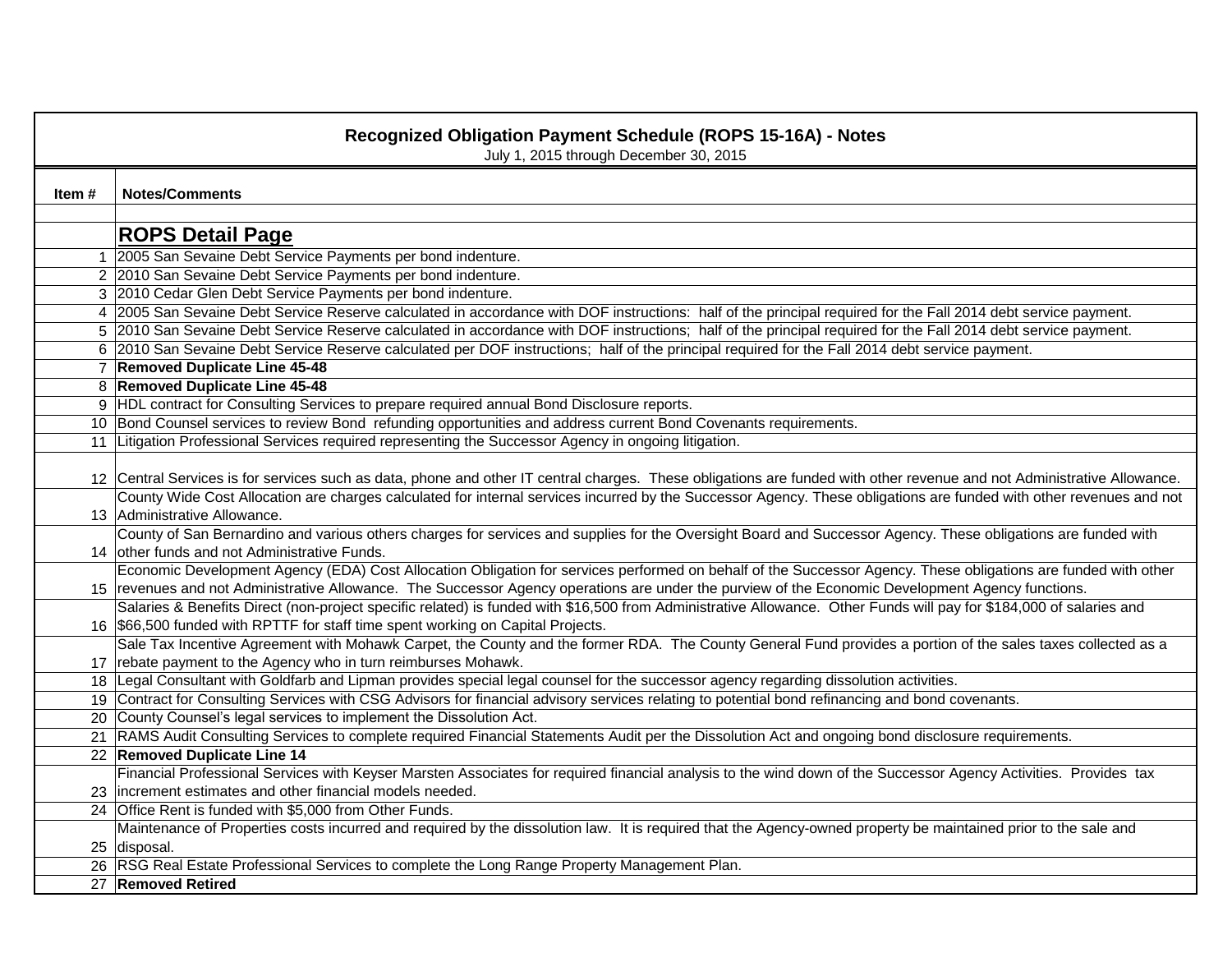|       | <b>Recognized Obligation Payment Schedule (ROPS 15-16A) - Notes</b><br>July 1, 2015 through December 30, 2015                                                                    |
|-------|----------------------------------------------------------------------------------------------------------------------------------------------------------------------------------|
|       |                                                                                                                                                                                  |
| Item# | <b>Notes/Comments</b>                                                                                                                                                            |
|       | 28 Retire Replacement Housing Obligation.                                                                                                                                        |
|       | 29 Removed Retired                                                                                                                                                               |
|       | 30 Removed Duplicate Line 16                                                                                                                                                     |
|       | 31 Removed Retired                                                                                                                                                               |
|       | 32 Retire Unpaid Leave Balances obligation paid in previous ROPS cycle.                                                                                                          |
|       | 33 Retire Unemployment Insurance obligation paid in previous ROPS cycle.                                                                                                         |
|       | 34 Removed Retired                                                                                                                                                               |
|       | Removed Retired. DOF approved all bond proceeds can be transferred to the County to be spent in accordance with the bond covenants and CRL. As the transfer of                   |
|       | all Bond Proceeds was done during the ROPS 14-15A period this project with the City of Fontana will be retired and spent by the County to complete work on street                |
|       | 35   improvements within the San Sevaine Project Area within the County unincorporated area.                                                                                     |
|       | 36 Remove Retired. Street improvements along Cherry Ave from Whittram Ave to Foothill Blvd has been completed. Source of funds are Bond Proceeds.                                |
|       | 37 Remove Retired. Construction project of the I-10 Interchange at Cherry Avenue has been completed. Bond Proceeds is the source of funds on this obligation.                    |
|       | 38 Remove Retired. Transfer of Bond Proceeds Obligation has taken place with See Item 51.                                                                                        |
|       | 39 Remove Retired. Transfer of Bond Proceeds Obligation has taken place with See Item 51.                                                                                        |
|       | 40 Remove Retired. Transfer of Bond Proceeds Obligation has taken place with See Item 51.                                                                                        |
|       | 41 Outside Consultants needed to assist the Agency with the required dissolution activities of financial winding down the Agency.                                                |
|       | County of San Bernardino Special Districts contract to perform needed water systems improvements for Cedar Glen. This item is a matter currently in litigation with<br>42 $DOF.$ |
|       | 43 Removed Duplicate Line 29                                                                                                                                                     |
|       | County of San Bernardino Special Districts contract to perform additional water systems improvements for Cedar Glen. This item is a matter currently in litigation with          |
|       | 44 DOF.                                                                                                                                                                          |
|       |                                                                                                                                                                                  |
|       | 45  Removed Retired. County of San Bernardino Cedar Glen Water Project Loan was reinstituted and approved in ROPS 14-15A. See Reinstatement of Loan on Item 52.                  |
|       |                                                                                                                                                                                  |
|       | 46 Removed Retired. County of San Bernardino Cedar Glen Start Up Loan was reinstituted and approved in ROPS 14-15A. See Reinstatement of Loan on Item 52.                        |
|       |                                                                                                                                                                                  |
|       | 47 Removed Retired. County of San Bernardino Cedar Glen Road Study Loan was reinstituted and approved in ROPS 14-15A. See Reinstatement of Loan on Item 52.                      |
|       | 48 Removed Retired. County of San Bernardino Mission Blvd. Loan was reinstituted and approved in ROPS 14-15A. See Reinstatement of Loan on Item 52.                              |
|       | 49 20% Housing Asset Fund Loan Repayment can be reinstituted and 20% of loan repayment to the County from the residual trust fund distribution.                                  |
|       | 50 Remove Retired. Prior Period shortfall of Administrative Funds. After communication from DOF, this did not meet the criteria established by DOF.                              |
|       | Successor Agency obtained its Finding of Completion on December 5, 2013, and can now after meeting certain conditions expend unencumbered bond proceeds. This                    |
|       | 51 obligation allows for the transfer of all remaining Bond Proceeds (including interest) to the County to be spent in accordance with the bond covenants and CRL.               |
|       | Successor Agency obtained its Finding of Completion on December 5, 2013, and can now after meeting certain conditions, reestablish its prior loan agreements. This               |
|       | 52 obligation allows for the repayment of \$10.6M of the outstanding loan balance to be repaid to the County from the residual trust fund distribution.                          |
|       | AB 471 allows for housing entities to receive up to \$150,000 per year to pay for housing functions of the former RDA. The County Housing Successor will use these               |
|       | 53   funds to pay for Housing Administrative Costs.                                                                                                                              |
|       |                                                                                                                                                                                  |